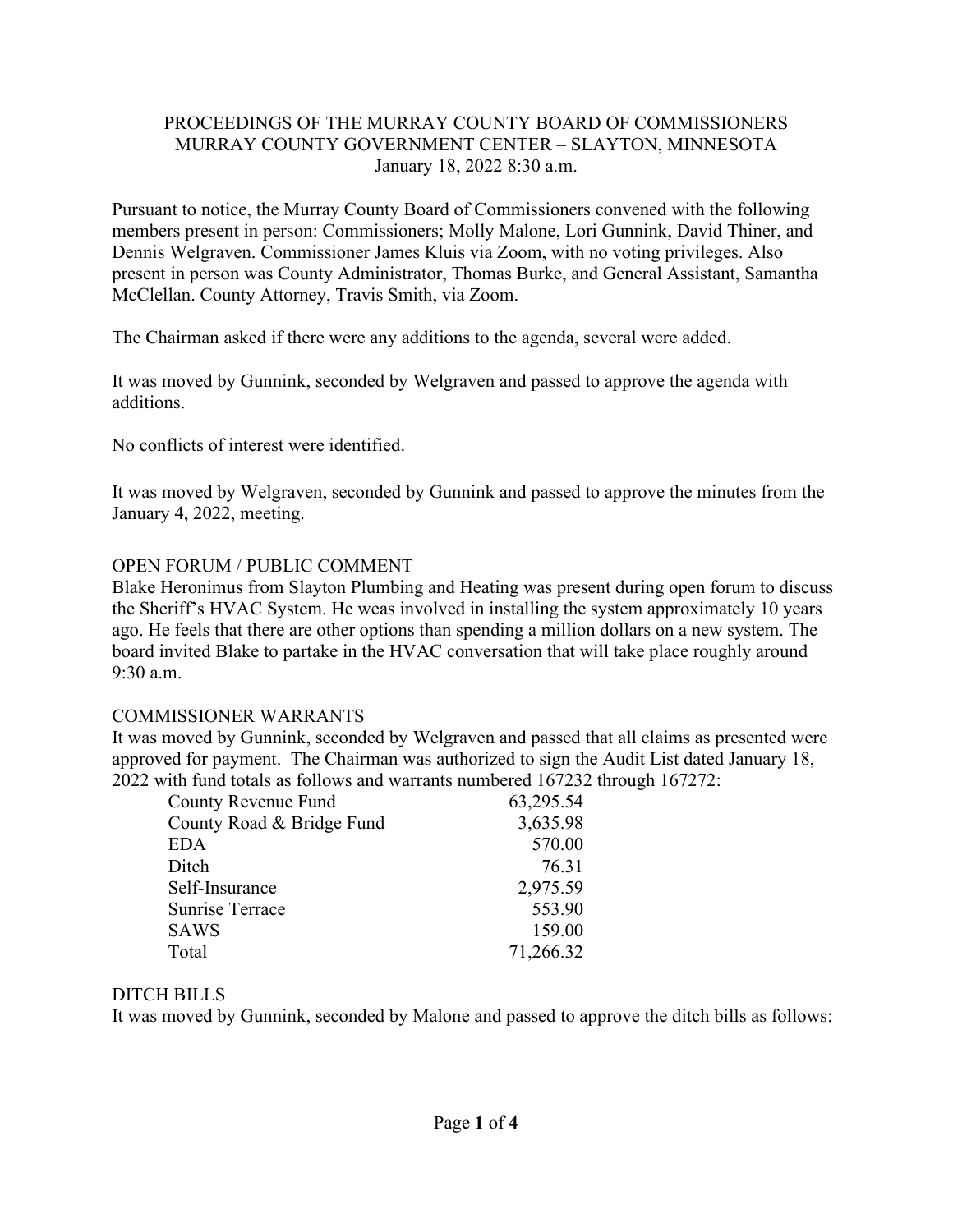| <b>Bolton &amp; Menk</b>              |                  |          |                                         |  |
|---------------------------------------|------------------|----------|-----------------------------------------|--|
| 21-674-6260                           | CD <sub>22</sub> | 1,008.00 | CD 22 Improvement - Enineering          |  |
| 21-807-6260                           | JD <sub>3</sub>  | 3,572.00 | JD 3 Improvement - Engineering          |  |
| 21-810-810-6260                       | J <sub>D</sub> 6 | 126.00   | JD 6 Improvement - Engineering          |  |
| 21-847-847-6260                       | JD 20A           | 126.00   | JD 20A Improvement - Engineering        |  |
|                                       | Subtotal         | 4,832.00 |                                         |  |
| <b>Jackels, Tim (Beaver Trapping)</b> |                  |          |                                         |  |
|                                       | CD <sub>24</sub> | 75.00    | #2021-036 ok'd by T. Radke 1/4/2022     |  |
|                                       | <b>Subtotal</b>  | 75.00    |                                         |  |
| Peschges, Wyatt (Beaver Trapping)     |                  |          |                                         |  |
|                                       | CD <sub>24</sub> | 150.00   | ok'd by T. Radke 1/11/2022<br>#2021-037 |  |
|                                       | <b>Subtotal</b>  | 150.00   |                                         |  |
|                                       |                  |          |                                         |  |

**Total Ditch Bills 5,057.00**

#### AIS I-LIDS PURCHASE & OPERATION

It was moved by Thiner, seconded by Gunnink and passed to approve that County Administrator Thomas Burke sign the Purchase and Operation Agreement with Environmental Sentry Protection, LLC for the purchase, installation, and monitoring of two I-LIDS units to be installed on Lake Shetek: one at Marsh's Landing (County Park) and one at Ragan's Landing (DNR Landing).

#### SAWS BOARD MEMBER REAPPOINTMENT

It was moved by Gunnink, seconded by Welgraven and passed to reappoint Donna Kor to the Shetek Area Water & Sewer District (SAWS) for another four (4) year term.

### OPEN DISPATCHER POSITION

Human Resources Director, Ronda Radke, led a discussion regarding changing the open parttime dispatcher position to full-time. The conversation will be brought back at the January 25, 2022, board meeting, when Chief Deputy Heath Landsman can participate in the conversation.

#### CHIEF DEPUTY SHERIFF

It was moved by Welgraven, seconded by Malone to move the Chief Deputy Sheriff position to grade 15, step 9 (\$41.93) effective 01/18/2022. The motion failed with a roll call vote as follows: Molly Malone: Yes Lori Gunnink: No David Thiner: No Dennis Welgraven: Yes

#### COVID-19

Human Resources Director, Ronda Radke, informed the board that the Biden Administration is requiring insurance companies to cover up to eight free at-home Covid-19 tests per month,